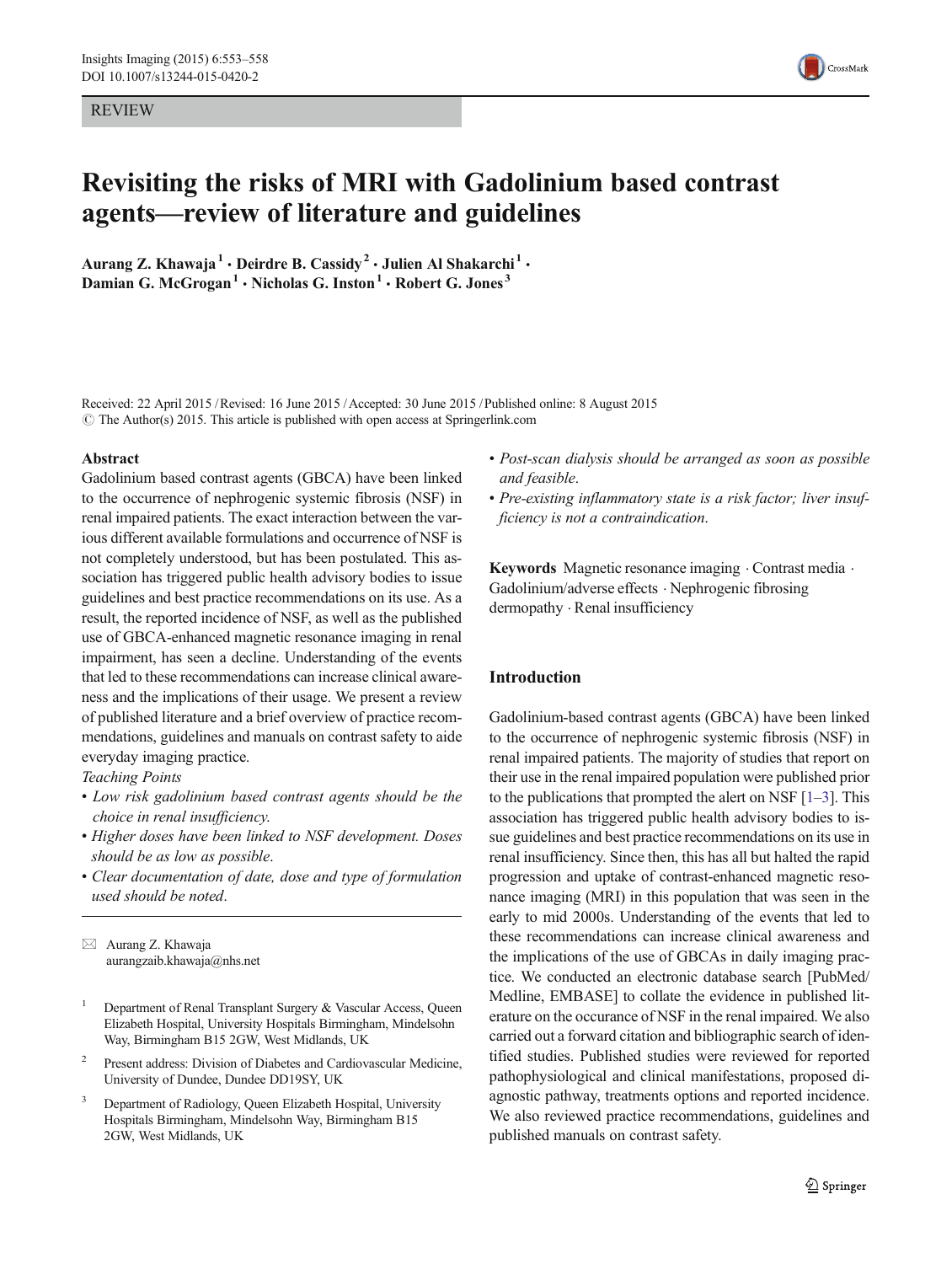Background and incidence In the year 2000, 15 patients with chronic kidney disease were identified presenting with scleromyxoedema-like cutaneous manifestations yet having significant clinical and histo-pathological differences; the term nephrogenic fibrosing dermopathy was initially proposed. These clinical findings are now recognized as characteristic of NSF [[4\]](#page-4-0). Following this, case reports of similar findings and also significant systemic involvement found on autopsy were reported [[5,](#page-4-0) [6](#page-4-0)]. Patients with end-stage renal disease were reported to develop symptoms as early as two to four weeks after exposure to GBCAs for MRI [\[1](#page-4-0)]. Exact pathogenesis remains unclear; however, postulation of likely early dermal manifestation of this gadolinium toxicity is proposed [\[7\]](#page-4-0). A strong association is observed in the presence of both acute renal impairment and chronic dialysis dependent renal insufficiency and other influencing co-factors that may play a role, such as a background inflammatory process [[8,](#page-4-0) [9\]](#page-4-0). As the evidence in published literature increased, the United States Food and Drug Administration (FDA), followed by the European Medicines Agency (EMA) issued an alert on the use of GBCAs in patients with renal insufficiency [[10](#page-4-0), [11](#page-4-0)]. Since then, public health and practice guideline bodies have published recommendations on its use [\[12](#page-4-0)–[14\]](#page-4-0). A 2008 multicentre retrospective review reported 15 cases of NSF in a total population of 83,121 (0.02 % incidence), all of whom received at least one administration of a GBCA. All 15 of these cases of NSF were found in patients who had received a higher than standard dose, increasing the incidence to 0.17 % (15 of 8997 patients). A higher than normal dose was described as approximately between 0.2 to 0.4 mmol per kilogram body weight. In the entire cohort, 265 patients were on haemodialysis, but only one of them was reported to have developed NSF (incidence 0.4 %) [\[3\]](#page-4-0). Another publication retrospectively collating data from four centres set to determine the benchmark incidence of NSF related to the confirmed use of two GBCAs [[15\]](#page-4-0). They reported an overall incidence of 0.04 % at two centres that used Gadodiamide (32 cases in 82,260 patients—administered total dose range 1 to 9.5 mmol), as compared to the 0.02 % from the previously publish study. The other two centres that used Gadopentate dimeglumin reported an incidence of 0.003 % (four cases in 135,347 patients) with an administered dose ranging between 2.5 and 8.5.

Clinical findings As reported in the literature, specific cutaneous findings on clinical examination with relevant past history of GBCA exposure trigger a differential of NSF, but require histological confirmation [[16](#page-4-0)–[18\]](#page-4-0). It has been postulated that the deposition of disassociated free gadolinium causes this fibrous connective tissue formation [[5](#page-4-0)]. Patients may present with firm, erythematous and indurated plaques of skin associated with subcutaneous oedema. The presentation may range from hyperpigmentation, yellow papules or plaques, blistering or even ulceration [\[1](#page-4-0), [2,](#page-4-0) [8\]](#page-4-0). Resultant manifestations include pain, severe pruritus, paraesthesia and flexion contractures that can begin on the hands or feet and extend proximally. Cutaneous calcifications maybe noted on a plain film radiograph and confirmed on biopsy [\[19](#page-4-0)]. Lesions are frequently symmetrical, often located on the lower limbs, followed by the forearms. Idiopathic, rapid onset, unstable hypertension has been described prior to onset of skin lesions. Its systemic involvement of lungs, heart, diaphragm, liver or kidneys can vary. The international centre for research on NSF, led by Prof. Dr. S.E. Cowper, states that approximately 5 % are reported to have a fulminant course [\[20](#page-4-0)]. The Girardi Score (Fig. [1](#page-2-0), Table 1) was proposed in 2011 based on reported clinical presentations and expert consensus, as no single laboratory test could be used as a gold standard to diagnose NSF. This encompassed identification of major and minor criteria on clinical findings, coupled with histological findings.

Pathophysiology Recent theory suggests that administration of large amounts of GBCAs, (solely excreted via kidneys for earlier used formulations and again mainly excreted by kidneys in the remainder) persist in the body and may dissociate from their carrier ligands/chelates [[16](#page-4-0), [21](#page-5-0), [22\]](#page-5-0). These may then bind with readily available phosphates, carbonates or citrates, and form insoluble molecules. Several authors mention histological findings of increased dermal collagen bundles, CD34+ fibroblast like cells, macrophages, mucin and transforming growth factor beta (TGFβ) in this cohort of patients [[2,](#page-4-0) [4](#page-4-0), [5,](#page-4-0) [16,](#page-4-0) [23](#page-5-0)–[25](#page-5-0)]. Pre-existing renal disease has been the most prevalent patient characteristic.

Although the disassociated gadolinium theory has been the widely acknowledged trigger of NSF, questions of chelated gadolinium in combination with pre-existing cofactors have been raised [\[26\]](#page-5-0). Cofactors such as high dose erythropoietin treatment, pro-inflammatory state, high serum phosphate and calcium, and absence of ace inhibitor treatment, have also been linked to the appearance of NSF [\[27](#page-5-0)–[30\]](#page-5-0). Chelated gadolinium such as gadodiamide and gadopentetate have been shown to directly stimulate macrophages and monocytes in vitro to release profibrotic cytokines and growth factors capable of initiating and supporting the characteristic tissue fibrosis [\[23,](#page-5-0) [31](#page-5-0)–[33\]](#page-5-0).

Hepatic insufficiency As evidence in published literature increased following the initial June 2006 alert, manufacturers of GBCAs were ordered by the FDA to add a "black box" warning" the following year [\[34](#page-5-0)]. This elaborated on the alert to extend caution of GBCA use in any acute or chronic renal insufficiency patient (GFR<30 mL/min/1.73 m2), or acute renal insufficiency of any severity due to the hepato-renal syndrome or in the perioperative liver transplantation period. A 2009 systematic review of NSF in liver disease patients found no compelling evidence to suggest liver disease in itself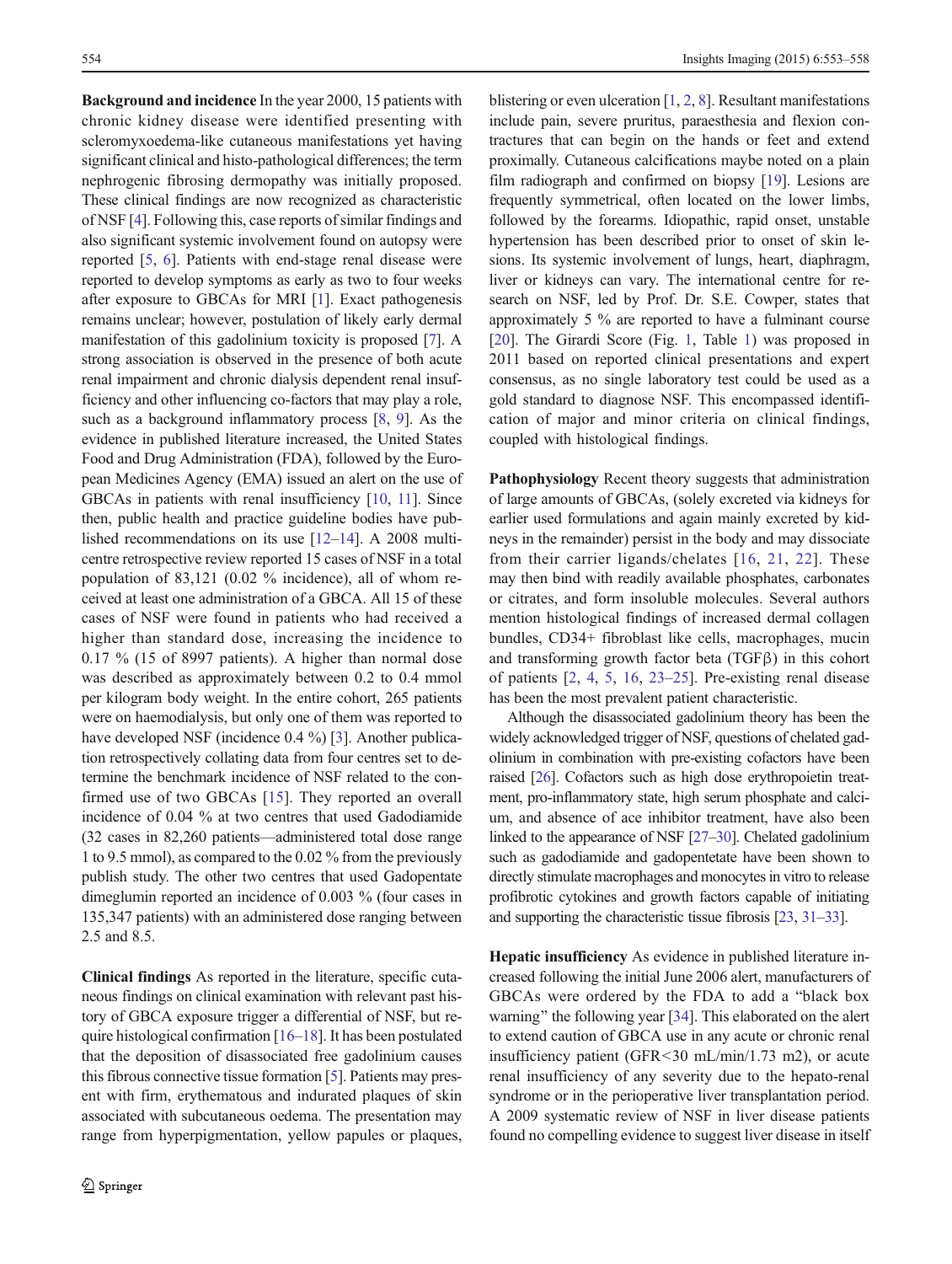<span id="page-2-0"></span>



as being a risk factor for developing NSF. The authors concluded that NSF developed only in the setting of pre-existing severe renal insufficiency, irrespective of liver disease status [\[35\]](#page-5-0).

Pregnancy To date, very little data is available regarding GBCA administration in pregnancy. Most of the published studies are either animal studies or patient cohorts that are understandably historic, and have small numbers and limited follow-up periods [\[36](#page-5-0)–[42](#page-5-0)]. As evidence of gadolinium retention after exposure continues to pile and taking into consideration immature foetal renal function, recommendations are much more restrictive. Guidelines recommend that GBCAs should only be given to pregnant women when there is a very strong clinical indication. Breast feeding should be stopped for at least 24 hours. One of the more stable, macrocyclic gadolinium agents (gadoterate meglumine, gadoteridol, or gadobutrol) should be used in the lowest dose consistent with a diagnostic result [\[43\]](#page-5-0).

Table 1 Girardi score—definition and classification of clinical and histological findings [[56](#page-5-0)]

| Girardi score                       |                                                                                                                                                                                                                                                                   |
|-------------------------------------|-------------------------------------------------------------------------------------------------------------------------------------------------------------------------------------------------------------------------------------------------------------------|
| Clinical findings major<br>criteria | Patterned plaques<br>Joint contractures<br>"Cobblestoning"<br>Marked induration / Peaud'orange                                                                                                                                                                    |
| Clinical findings minor<br>criteria | Puckering / linear banding<br>Superficial plaque / patch<br>Dermal papules<br>Scleral plaques $(\leq 45$ years)                                                                                                                                                   |
| Histological findings               | Increased dermal cellularity (Score $+1$ )<br>$CD34+$ cells with tram tracking (Score + 1)<br>Thick $&$ thin collagen bundles (Score+1)<br>Preserved elastic fibres (Score -1, if absent)<br>Septal involvement (Score $+1$ )<br>Osseous metaplasia (Score $+3$ ) |

Excess chelate The vast majority of GBCA preparations contain excess chelates to reduce or ensure absence of free gadolinium in the solution, and some studies have suggested the possibility of excess chelate to inhibit the collagenolytic properties of matrix metalloproteinase 1. The addition of excess chelate to non-ionic linear chelate dramatically reduces the acute toxicity [\[9,](#page-4-0) [37,](#page-5-0) [43](#page-5-0)]. Table [2](#page-3-0) summates the commonly used GBCAs, their elimination pathway, reports of NSF and the amount of excess chelate within the preparations.

## Treatment

Thus far, no consistently successful treatment for NSF has been proposed. Improving renal function slows or arrests NSF to allow for gradual reversal over time, and has been described in patients who received renal transplantation [[44\]](#page-5-0). Dialysis helps to remove the contrast agent, but it cannot reverse the fibrotic tissue formation that has already occurred as a result of gadolinium deposition [[26](#page-5-0), [45\]](#page-5-0). With a full 4-hour dialysis session after administration, concentration levels comparison to predialysis have been shown to be to cleared to 88 % at 30 mins, 93 % at 90 mins, and 97 % respectively. After a third session, a 99.7 % clearance has been demonstrated [\[45](#page-5-0)]. Whether this would still be associated with development of NSF would require long-term follow-up of these patients. Other treatments such as oral and topical steroids have been tried with varying results [[16](#page-4-0), [46\]](#page-5-0). Extracorporeal photopheresishas shown good results in a small case series and in three patients who were also kidney/liver recipients [\[47](#page-5-0)–[49\]](#page-5-0). Plasmapheresis was also utilized with acceptable results [[50](#page-5-0), [51\]](#page-5-0). Anecdotal evidence has been reported in the use of Cytoxan, thalidomide, ultraviolet therapy, physical therapy including deep massage technique, pentoxyfilline (at high doses), sodium thiosulphate,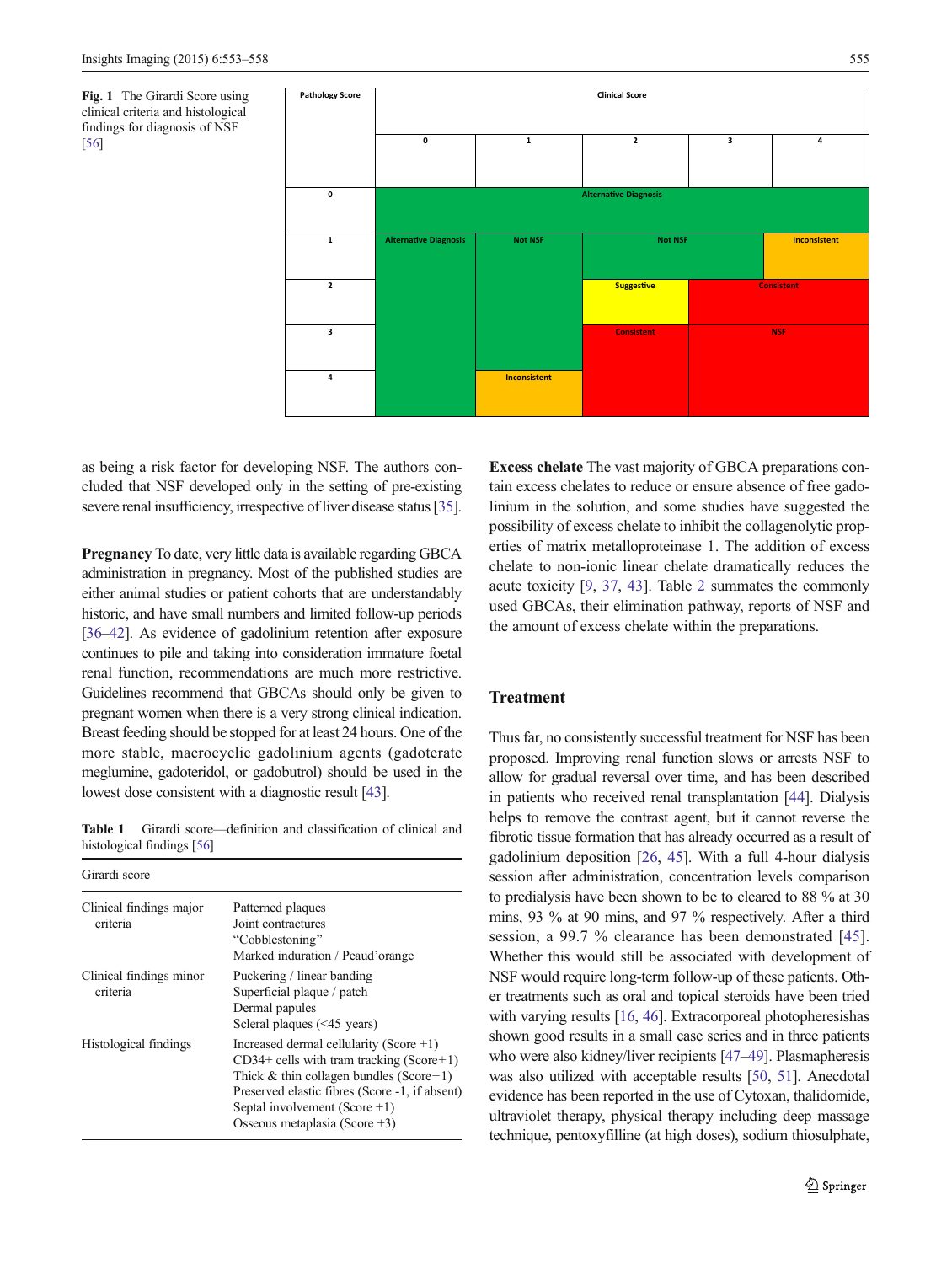| Gadolinium based contrast agents | Elimination pathway | Number of reports |                | No. administrations | Excess chelate in   |
|----------------------------------|---------------------|-------------------|----------------|---------------------|---------------------|
|                                  |                     | Unconfounded      | Confounded     | (millions)          | preparation         |
| Omniscan <sup>®</sup>            | Kidney              | 438               | 90             | 47                  | $25 \text{ mmol/L}$ |
| (Gadodiamide)                    |                     |                   |                |                     |                     |
| Optimark <sup>®</sup>            | Kidney              | 7                 | 11             | 0.8                 | $35 \text{ mmol/L}$ |
| (Gadoversetamide)                |                     |                   |                |                     |                     |
| Magnevist <sup>®</sup>           | Kidney              | 135               | 276            | 95                  | $135$ mmol/L        |
| (Gadopentetate dimeglumine)      |                     |                   |                |                     |                     |
| Multihance <sup>®</sup>          | 97 % Kidney         | $\Omega$          | 8              | 6                   | $1 \text{ mmol/L}$  |
| (Gadobenate dimeglumine)         | $3\%$ Bile          |                   |                |                     |                     |
| Primovist <sup>®</sup>           | 50 % Bile           | $\Omega$          | $\mathbf{0}$   | 0.15                | (Not known)         |
| (Gadoxetic acid disodium salt)   | 50 % Kidney         |                   |                |                     |                     |
| Vasovist <sup>®</sup>            | 91 % Kidney         | $\mathbf{0}$      | $\mathbf{0}$   | 0.05                | (Not known)         |
| (Gadofosveset trisodium)         | $9\%$ Bile          |                   |                |                     |                     |
| Prohance®                        | Kidney              | $1*$              | $\overline{2}$ | 2.6                 | $1$ mmol/ $L$       |
| (Gadoteridol)                    |                     |                   |                |                     |                     |
| Gadovist®                        | Kidney              |                   | 13             | 12.3                | $2 \text{ mmo/L}$   |
| (Gadobutrol)                     |                     |                   |                |                     |                     |
| Dotarem <sup>®</sup>             | Kidney              | $1**$             | 11             | 22.4                | $\mathbf{0}$        |
| (Gadoteric acid)                 |                     |                   |                |                     |                     |

<span id="page-3-0"></span>Table 2 Gadolinium based contrast agents—elimination pathway, last reported total number of administrations, occurrences of NSF and volume of excess chelate quantity [\[11](#page-4-0)]

\*Case published on 5 October 2009

\*\*9 years prior to Dotarem administration, the patient had received an unknown GBCA. Case is still under investigation

alefacept, and imatinib mesylate, and intravenous immunoglobulin (also at high dose and after renal transplantation) [\[17\]](#page-4-0). Not having mandatory reporting, the NSF Registry, led by Prof. Dr. S.E. Cowper, still mentioned over 380 cases in 2013 [\[20\]](#page-4-0). The highest incidence in Europe has been reported in Danish registry reports [\[52](#page-5-0)]. The true incidence of NSF may likely be under-reported, but in cases of confirmed NSF, renal transplantation should be made a priority.

# Guidelines

From 2006 onwards, international agencies such as the European Medicines Agency (EMA), the European Society for Urological Radiology (ESUR), the US Federal Drugs Agency (FDA), American College of Radiology (ACR) and the UK Royal College of Radiologists (RCR) have published alerts,

precautions and recommendations on the use of GBCAs. Multiple publications, have since been gathered to form the body of evidence for NSF; however, the vast majority have been linked to the earlier types of contrast agents. The incidence of NSF has been reported to be on the decline after these recommendations were implemented.

While various different formulations are available on the market, not all have been associated with NSF. Linear GBCAs are considered the least stable, and have been linked to most cases of the development of NSF [\[3](#page-4-0), [15\]](#page-4-0). These have often been linked to the background of an inflammatory process [\[16](#page-4-0)]. Macrocyclic GBCAs for MRI have also been developed.

A recent systematic review of MRI studies in the renal impaired noted that the majority of included studies were published prior to the FDA alert [\[53\]](#page-5-0). Half of the studies reported use of contrast types now mentioned by the EMA as having high incidence of NSF (Table 3).

Table 3 European Medicines Agency: categorisation of GBCAs according to NSF risk, based on their thermodynamic and kinetic properties [\[11](#page-4-0)]

| High risk                            |                                                                                        |
|--------------------------------------|----------------------------------------------------------------------------------------|
| A. Linear non-ionic chelates         | A. gadoversetamide (OptiMARK <sup>®</sup> ), gadodiamide (Omniscan <sup>®</sup> )      |
| B. Linear non-ionic chelates         | B. gadopentetic acid (Magnevist®, Magnegita®, and Gado-MRT-ratiopharm <sup>*</sup> )   |
| Medium risk<br>Linear ionic chelates | Gadofosveset (Vasovist®), gadoxetic acid (Primovist®) and gadobenic acid (MultiHance®) |
| Low risk<br>Macrocyclic chelates     | Gadoteric acid (Dotarem®), gadoteridol (ProHance®) and gadobutrol (Gadovist®)          |
|                                      |                                                                                        |

\*Gadopentetic acid generics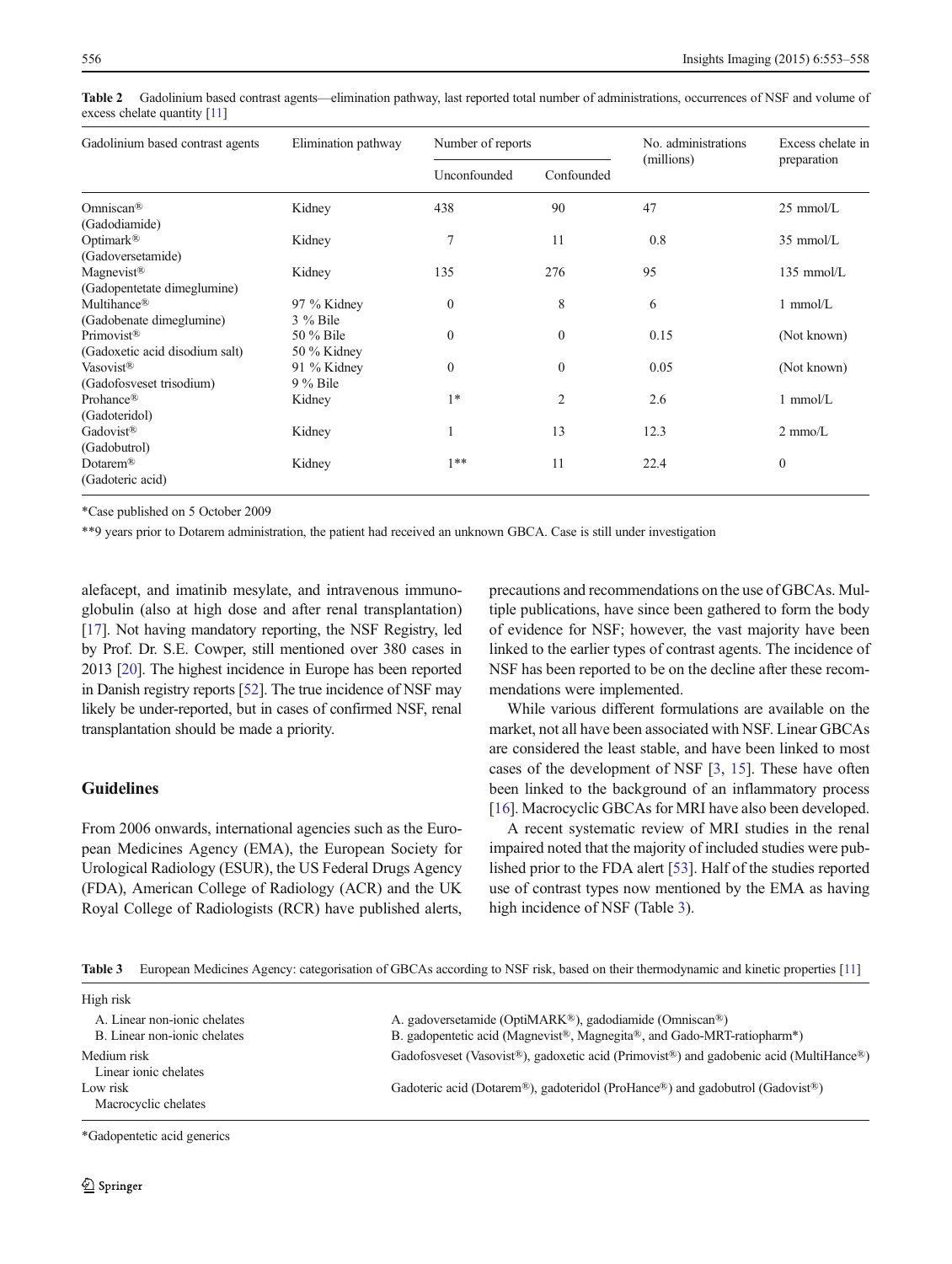<span id="page-4-0"></span>In December 2007, the EMA recognized that the risk of developing NSF depends on the type of gadoliniumcontaining contrast agent used, and advised that these agents should be categorized into three groups. Following this categorization, if a GBCA is to be used in a high-risk patient, then the low risk category agents should be used. Risk and benefit analysis assessment and informed consent should be obtained. Always record the name and dose of the contrast agent used in the patient records. The use of high risk GBCAs in patients with acute kidney injury, end-stage renal disease or stage 4 and 5 chronic kidney disease is not recommended. Caution is advised in patients with stage 3 disease (eGFR between 30 and 59 ml/min/1.73 m<sup>2</sup>). A minimal 7-day interval should be observed between administrations [11, 12, [43](#page-5-0)].

#### Conclusion

- Low risk gadolinium contrast agents as identified by the EMA should be the choice if CE MRI is to be carried out, but only after careful risk and benefit assessment. Informed consent should be obtained regarding GBCA administration. As appearance of NSF can occur from months to years after administration, clear documentation of date, dose and type of formulation used should be included in case notes.[13, [54](#page-5-0)].
- & Dosage should be kept to a minimum, as higher doses have been linked to the development of NSF. A minimal 7-day interval should be observed between administrations [11, 14, [43,](#page-5-0) [46](#page-5-0)]. Post scan, a full 4-hour dialysis session should be arranged for dialysis-dependent patients [\[45\]](#page-5-0). Dialysis solely for contrast filtration is not recommended due to high risk of morbidity and mortality [11, 12].
- & A pre-existing pro inflammatory state in the renal impaired is a high risk factor [2, 3, 16, 17, [55](#page-5-0)].
- Liver insufficiency in itself is not a contraindication; however, patients may also have coexisting renal insufficiency and thus carry a risk of NSF [\[35\]](#page-5-0).
- There is insufficient reported data regarding GBCA use in the pregnant and neonate population [[40](#page-5-0)–[42](#page-5-0)].
- Studies exploring efficacy of stronger magnetic fields, non-contrast or low dosage, and diagnostic test accuracy studies would aide in clinical decision making. Continuing follow-up and research will be needed on low-risk formulations in the long term.

Open Access This article is distributed under the terms of the Creative Commons Attribution 4.0 International License (http:// creativecommons.org/licenses/by/4.0/), which permits unrestricted use, distribution, and reproduction in any medium, provided you give appropriate credit to the original author(s) and the source, provide a link to the Creative Commons license, and indicate if changes were made.

#### References

- 1. Grobner T (2006) Erratum: Gadolinium—a specific trigger for the development of nephrogenic fibrosing dermopathy and nephrogenic systemic fibrosis? (Nephrology Dialysis Transplantation (2006) vol. 21 (1104–1108)). Nephrol Dial Transplant 21:1745
- 2. Sadowski EA, Bennett LK, Chan MR et al (2007) Nephrogenic systemic fibrosis: risk factors and incidence estimation. Radiology 243:148–157
- 3. Prince MR, Zhang H, Morris M et al (2008) Incidence of nephrogenic systemic fibrosis at two large medical centers. Radiology 248: 807–816
- 4. Cowper SE, Robin HS, Steinberg SM (2000) Scleromyxoedema-like cutaneous diseases in renal-dialysis patients. Lancet 356:1000–1001
- 5. Ting WW, Stone MS, Madison KC, Kurtz K (2003) Nephrogenic fibrosing dermopathy with systemic involvement. Arch Dermatol 139:903–906
- 6. Kucher C, Steere J, Elenitsas R et al (2006) Nephrogenic fibrosing dermopathy/nephrogenic systemic fibrosis with diaphragmatic involvement in a patient with respiratory failure. J Am Acad Dermatol 54:S31–S34
- 7. Boyd AS, Zic JA, Abraham JL (2007) Gadolinium deposition in nephrogenic fibrosing dermopathy. J Am Acad Dermatol 56:27–30
- Broome DR, Girguis MS, Baron PW et al (2007) Gadodiamideassociated nephrogenic systemic fibrosis: why radiologists should be concerned. Am J Roentgenol 188:586–592
- 9. Idée J-M, Port M, Raynal I et al (2006) Clinical and biological consequences of transmetallation induced by contrast agents for magnetic resonance imaging: a review. Fundam Clin Pharmacol 20:563–576
- 10. U.S. Food and Drug Administration. (2006) Public health advisory: Gadolinium-containing contrast agents for magnetic resonance imaging (MRI): Omniscan, OptiMark, Magnevist, ProHance, and MultiHance. June 2006. [http://www.fda.gov/cder/drug/advisory/](http://www.fda.gov/cder/drug/advisory/gadolinium_agents.htm) [gadolinium\\_agents.htm](http://www.fda.gov/cder/drug/advisory/gadolinium_agents.htm). Accessed 16 Jun 2015
- 11. European Medicines Agency (2010) Assessment report for Gadolinium-containing contrast agents. In: Proced. No. EMEA/H/ A-31/1097. [http://www.ema.europa.eu/docs/en\\_GB/document\\_](http://www.ema.europa.eu/docs/en_GB/document_library/Referrals_document/gadolinium_31/WC500099538.pdf) [library/Referrals\\_document/gadolinium\\_31/WC500099538.pdf](http://www.ema.europa.eu/docs/en_GB/document_library/Referrals_document/gadolinium_31/WC500099538.pdf). Accessed 25 Mar 2015
- 12. American College of Radiology (2013) ACR manual on contrast media version 9 ACR Committee on Drugs and Contrast Media
- 13. American College of Radiology (2011) ACR—Standards-Guidelines. In: CR—Stand. [http://www.acr.org/Quality-Safety/](http://www.acr.org/Quality-Safety/Standards-Guidelines) [Standards-Guidelines](http://www.acr.org/Quality-Safety/Standards-Guidelines)
- 14. Thomsen HS, Morcos SK, Almén T et al (2013) Nephrogenic systemic fibrosis and gadolinium-based contrast media: updated ESUR contrast medium safety committee guidelines. Eur Radiol 23:307–318
- 15. Wertman R, Altun E, Martin DR et al (2008) Risk of nephrogenic systemic fibrosis: evaluation of gadolinium chelate contrast agents at four American universities. Radiology 248:799–806
- 16. Swaminathan S, Shah SV (2007) New insights into nephrogenic systemic fibrosis. J Am Soc Nephrol 18:2636–2643
- 17. Kribben A, Witzke O, Hillen U et al (2009) Nephrogenic systemic fibrosis. pathogenesis, diagnosis, and therapy. J Am Coll Cardiol 53:1621–1628
- 18. Kaewlai R, Abujudeh H (2012) Nephrogenic systemic fibrosis. AJR Am J Roentgenol 199:W17–W23
- 19. Hubbard V, Davenport A, Jarmulowicz M, Rustin M (2003) Scleromyxoedema-like changes in four renal dialysis patients. Br J Dermatol 148:563–568
- 20. Cowper SE (2013) Nephrogenic systemic fibrosis [ICNSFR Website]. In: Nephrogenic Syst. Fibros. [ICNSFR Website]. 2001- 2013. [http://www.icnsfr.org](http://www.icnsfr.org/). Accessed 22 Jan 2015